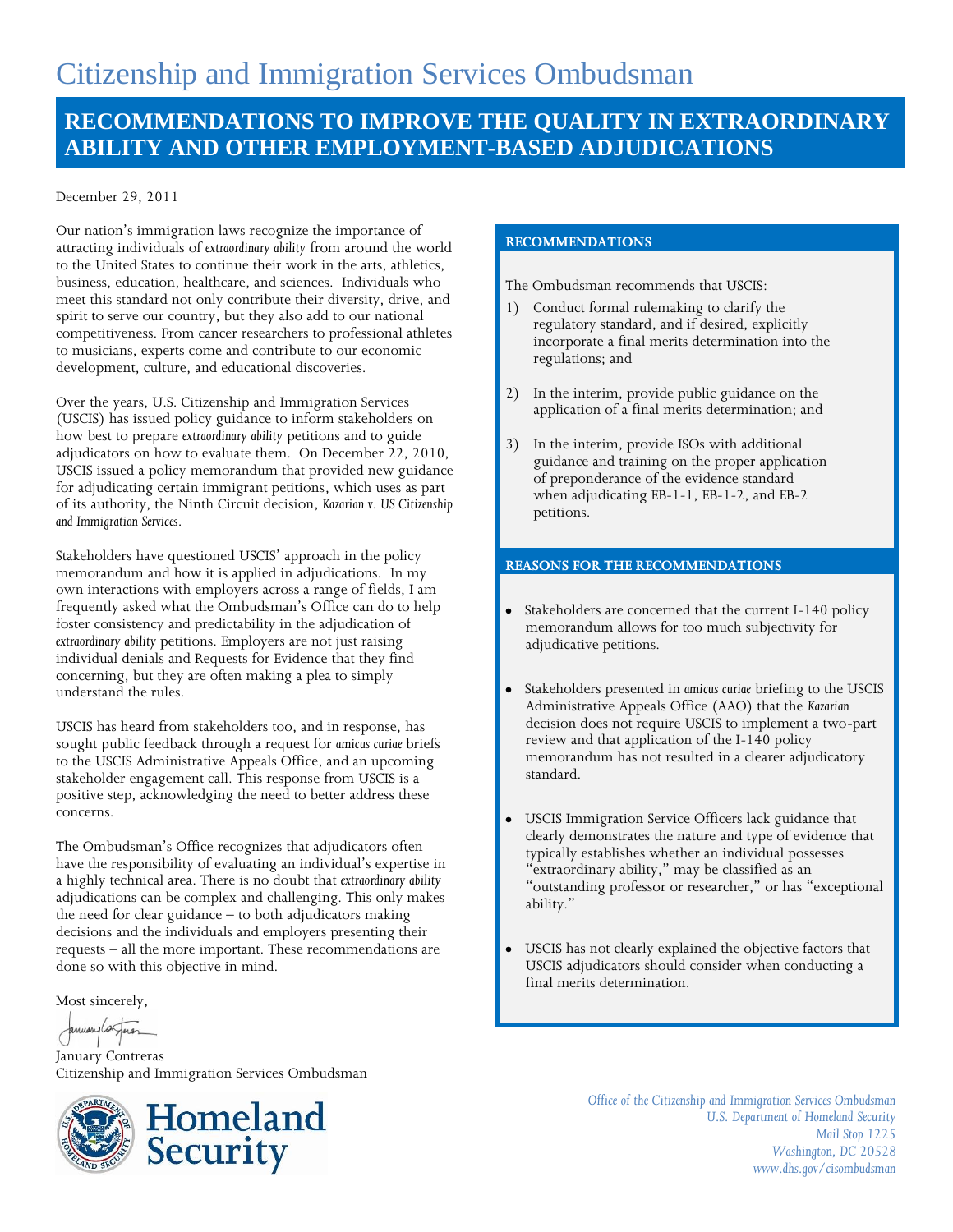# **RECOMMENDATIONS TO IMPROVE THE QUALITY IN EXTRAORDINARY ABILITY AND OTHER EMPLOYMENT-BASED ADJUDICATIONS**

### **December 29, 2011**

*The Citizenship and Immigration Services Ombudsman, established by the Homeland Security Act of 2002, provides independent analysis of problems encountered by individuals and employers interacting with U.S. Citizenship and Immigration Services, and proposes changes to mitigate those problems.* 

# **EXECUTIVE SUMMARY**

In this study, the Office of the Citizenship and Immigration Services Ombudsman (Ombudsman"s Office) reviews<sup>1</sup> U. S. Citizenship and Immigration Services' (USCIS) policy regarding the adjudication of certain employment-based immigrant petitions filed on behalf of individuals with extraordinary ability in the sciences, arts, education, business, or athletics (EB-1-1); outstanding professors and researchers (EB-1-2); and exceptional ability professionals (EB-2) in the sciences, arts, or business.<sup>2</sup>

On March 4, 2010, the Ninth Circuit Court of Appeals issued a decision, *Poghos Kazarian v. US Citizenship and Immigration Services (Kazarian)*, reviewing USCIS" application of the regulations governing extraordinary ability petitions.<sup>3</sup> This was the first circuit court decision following district court cases issued to clarify the standard for adjudications. On December 22, 2010, USCIS issued a policy memorandum entitled "Evaluation of Evidence Submitted with Certain Form I-140 Petitions; Revisions to the *Adjudicator's Field Manual* (*AFM*) Chapter 22.2,  $AFM$  Update AD11-14" (I-140 policy memo).<sup>4</sup> This USCIS policy guidance applies the Ninth Circuit decision with respect to petitions filed for individuals with extraordinary ability, outstanding professors and researchers, and exceptional ability professionals. The USCIS policy guidance provides a two-part test to determine eligibility: (1) an evaluation of whether the petitioner provided the requisite evidence; and (2) a final merits determination.

Prior to and following implementation of this policy, stakeholders raised concerns about consistency in these adjudications. Recent concerns have focused on the subjective nature of a final merits determination. Stakeholders report that the I-140 policy memo has not resulted in a clearer adjudicatory standard.<sup>5</sup> Stakeholders aver in *amicus curiae* briefing to the USCIS Administrative Appeals Office (AAO) that the Kazarian decision does not require USCIS to implement a two-part review.<sup>6</sup> USCIS has been challenged in identifying an objective standard and application for a final merits determination, and some Immigration Services Officers (ISOs) report that the I-140 policy memo did little to change their analysis of I-140 petitions.

Based on its findings, the Ombudsman"s Office makes the following recommendations to improve fairness, consistency, and transparency in adjudications of these employment-based petitions:

- **1) Conduct formal rulemaking to clarify the regulatory standard, and if desired, explicitly incorporate a final merits determination into the regulations; and**
- **2) In the interim, provide public guidance on the application of a final merits determination; and**
- **3) In the interim, provide ISOs with additional guidance and training on the proper application of preponderance of the evidence standard when adjudicating EB-1-1, EB-1-2, and EB-2 petitions.**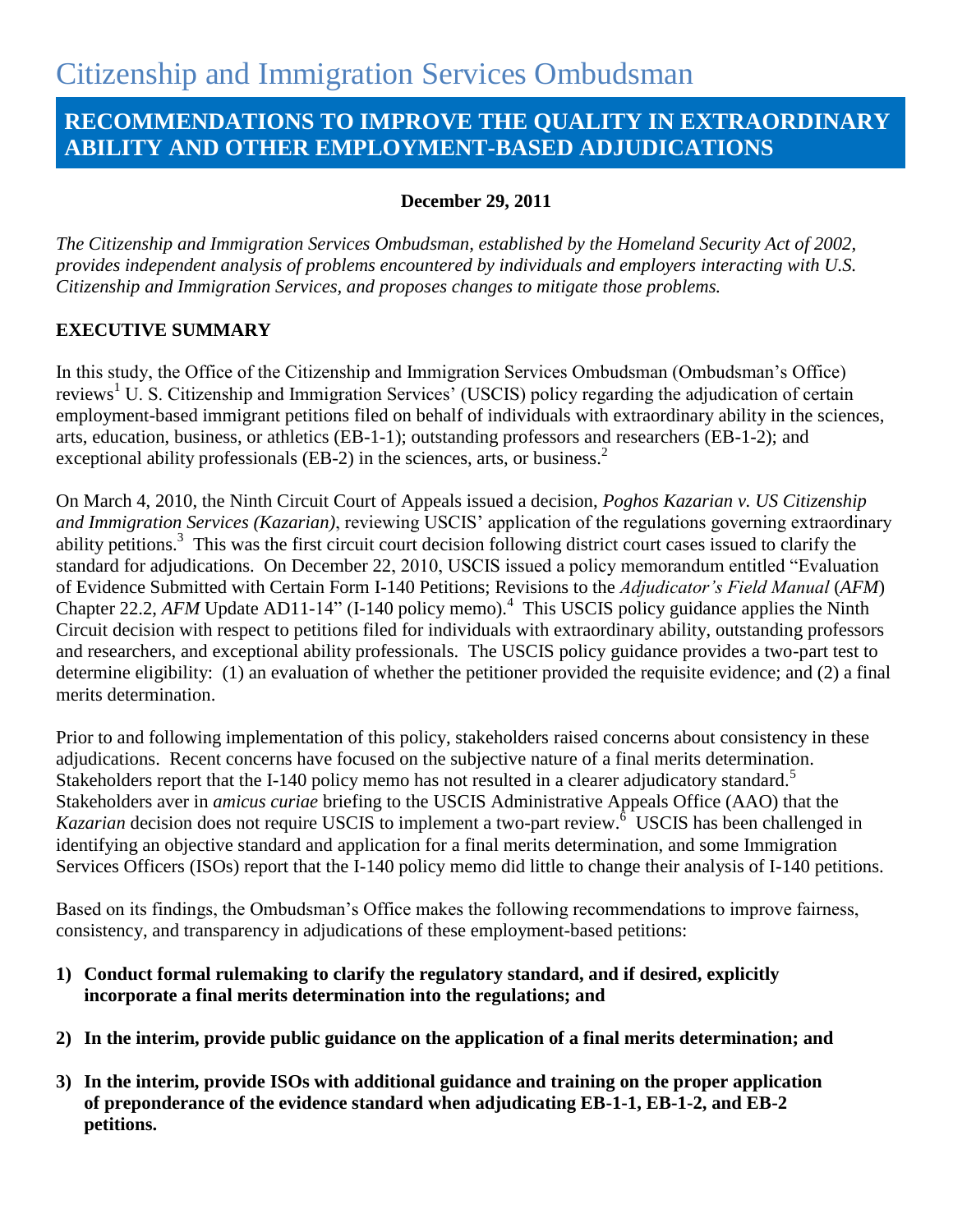# **BACKGROUND**

Employment-based immigration allows certain employers and individuals to petition USCIS for an immigrant visa on the basis of job skills or potential contributions to the U.S. economy. The laws governing employmentbased immigration are written to enable a broad range of individuals with expertise in sciences, arts, education, business or athletics to immigrate to the United States. As a result, an employment-based application or petition is often accompanied by highly technical supporting documentation. Proper adjudication frequently requires careful application of complicated fact patterns to complex laws and regulations.

Following the enactment of the Immigration Act of 1990,<sup>7</sup> USCIS and the courts have sought to clarify the governing law. Perhaps most notable is USCIS" December 22, 2010, policy memorandum entitled "Evaluation of Evidence Submitted with Certain Form I-140 Petitions; Revisions to the *Adjudicator's Field Manual* (*AFM*) Chapter 22.2, AFM Update AD11-14,<sup>8</sup> which provides instructions on adjudicating petitions based on claims of: extraordinary ability; outstanding professor and/or researcher status; or, exceptional ability.<sup>9</sup>

Stakeholders report that petitions adjudicated under the I-140 policy memo have resulted in decisions that are unfair, opaque, and inconsistent.

**Statutory and Regulatory Framework.** There are five employment-based preference categories.<sup>10</sup> Depending on the preference category, an individual may be immediately eligible for an immigrant visa or need to wait for a visa number to become available, with first and second preference categories generally requiring shorter waits. $11$ 

The regulations provide instructions on how to review and decide petitions filed in the employment-based first and second preference categories as follows: <sup>12</sup>

- *Extraordinary ability (EB-1-1)*: Evidence that the individual has sustained national or international acclaim that his or her achievements have been recognized in the field of expertise, and that the individual is one of that small percentage who have risen to the very top of their field. The petitioner must submit evidence of receipt of recognition for a one-time achievement or meet three of the ten criteria listed in the regulations. These include: professional publications, evidence of the beneficiary"s original contribution of major significance in the field of expertise.<sup>13</sup>
- *Outstanding professors and researchers (EB-1-2)*: Evidence that the professor or researcher is  $\bullet$ recognized internationally as outstanding in the academic field specified in the petition. The evidence must satisfy two of the six regulatory criteria.<sup>14</sup>
- *Exceptional ability (EB-2)*: Evidence that the individual is a professional holding an advanced  $\bullet$ degree or an alien of exceptional ability in the sciences, the arts, or business. The evidence must satisfy three of the six regulatory criteria.<sup>15</sup>

**USCIS Guidance Prior to the I-140 Policy Memorandum.** Prior to the issuance of the I-140 policy memo, the AFM and agency policy provided general guidance on how to adjudicate a petition and apply the pertinent regulatory requirements.

In 1992, the then Director of the Northern Service Center, James Bailey, sought guidance on adjudication standards for I-140 petitions for individuals with extraordinary ability and outstanding professors and researchers.<sup>16</sup> Director Bailey identified two schools of thought: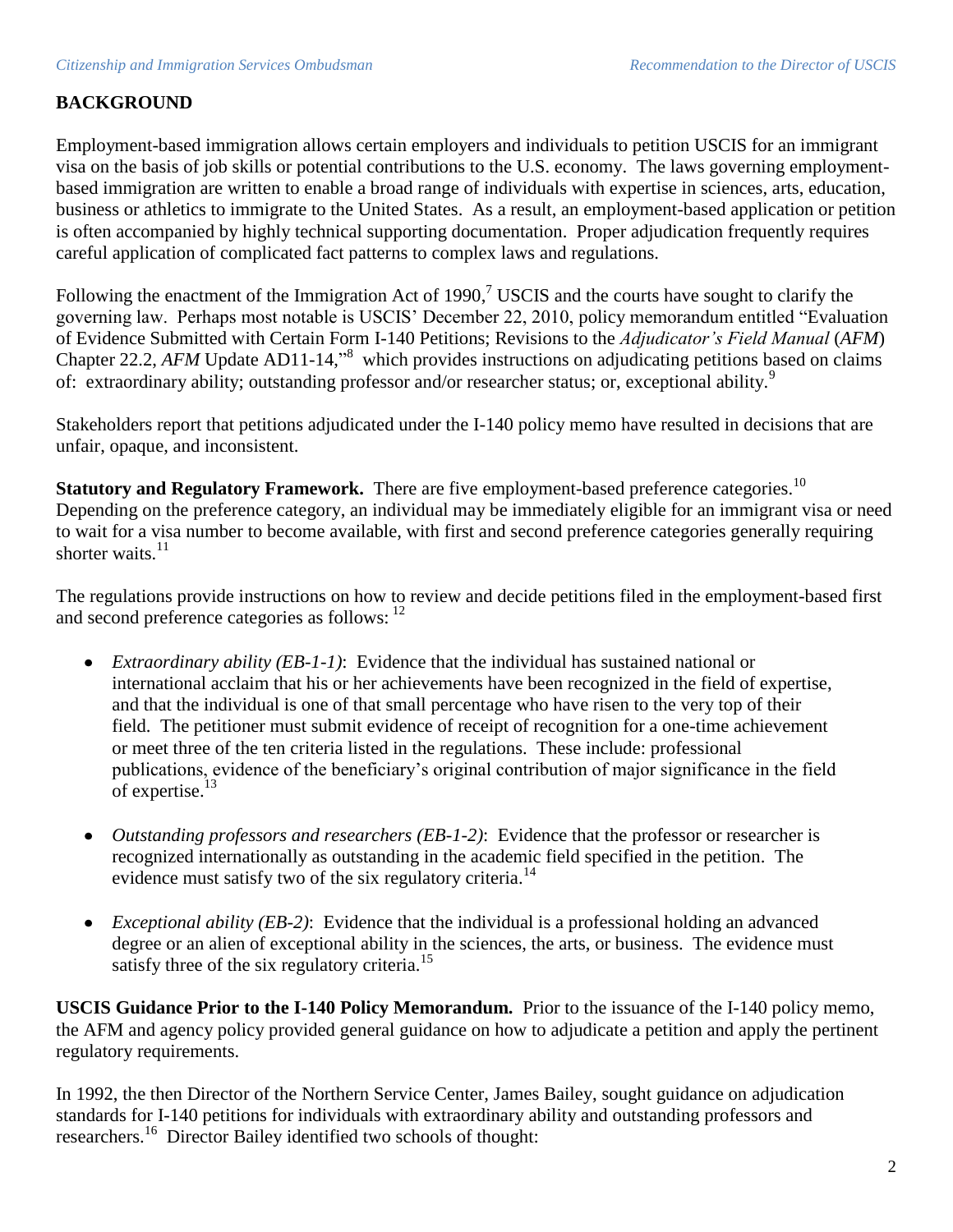One school of thought is that the phrase, "Such evidence shall consist of" means that if the evidence submitted meets two of the criteria listed, the alien qualifies for the classification. The other opinion is that the regulation means that at least two kinds of evidence must be submitted, but the evidence must demonstrate that the alien stands out from the regular, garden-variety type of professor or researcher.<sup>17</sup>

The Director was concerned that too many professors and researchers could minimally meet the regulation, when in fact the individual does not meet the legislative intent.

Acting Associate Commissioner of Examinations Lawrence Weinig issued a letter in response. He stated:

The evidentiary lists were designed to provide for easier compliance by the petitioner and easier adjudication by the examiner. The documentation presented must establish that the alien is either an alien of extraordinary ability or an outstanding professor or researcher. If this is established by the meeting [of] three of the criteria for extraordinary aliens or two of the criteria for outstanding professors or researchers, this is sufficient to establish the caliber of the alien. There is no need for further documentation on the question of the caliber of the alien. However, please note that the examiner must evaluate the evidence presented. This is not simply a case of counting pieces of paper.<sup>18</sup>

The letters served as unofficial guidance until the issuance of the I-140 policy memo rescinded all prior guidance.

In 1995, legacy Immigration and Naturalization Service (INS), issued a proposed rule,<sup>19</sup> which would have added the following language to the EB-1 regulations:

Sec. 204.5 Petitions for employment-based immigrants.

(i)(4) If the above standards do not readily apply to the beneficiary's occupation, the petitioner may submit comparable evidence to establish the beneficiary's eligibility. Meeting three of the evidentiary standards listed in paragraph (i)(3) of this section is not dispositive of whether the beneficiary is an alien of extraordinary ability. The petitioner has the burden of proof to establish that he or she is an alien of extraordinary ability.<sup>20</sup>

The proposed rule received public comment but was never finalized and promulgated.

The AAO and federal courts also issued numerous decisions discussing employment-based adjudications, which established supplementary legal guidance interpreting the pertinent regulations and indicating how they should be applied in particular circumstances. $21$ 

For example, in *Matter of Price*,<sup>22</sup> the AAO limits the agency's review of the submitted documentation to the regulatory text and prohibits moving beyond the regulations. In *Buletini v. INS*, a Michigan District Court, citing to the Weinig letter, held that:

It is an abuse of discretion for an agency to deviate from the criteria of its own regulation. Once it is established that the alien's evidence is sufficient to meet three of the criteria listed in 8 C.F.R. § 204.5(h)(3), the alien must be deemed to have extraordinary ability unless the INS sets forth *specific and substantiated* reasons for its finding that the alien,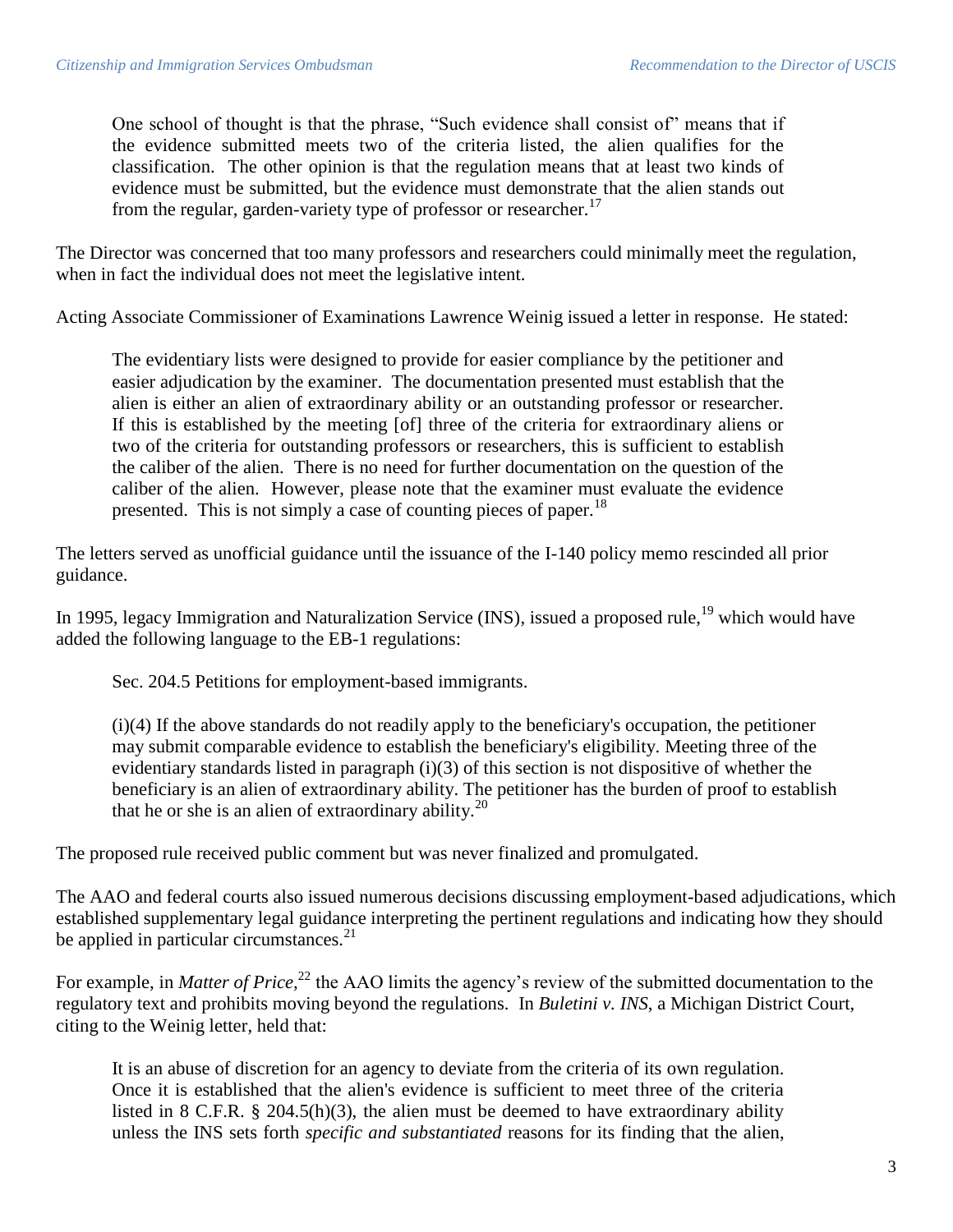despite having satisfied the criteria, does not meet the extraordinary ability standard (emphasis added). $^{23}$ 

These cases, along with others, created a framework that petitioners and ISOs alike used to explain how an individual met the regulatory requirements or lacked the requisite evidence.<sup>24</sup> All of the cases come to the same general conclusion: the petitioner must demonstrate that the beneficiary meets the regulatory requirements for the preference category sought and the adjudicator is limited to the requirements set forth in the regulation when evaluating the submitted evidence.

**The** *Kazarian* **Ruling.** On March 4, 2010, the Ninth Circuit Court of Appeals issued a decision in *Poghos Kazarian v. US Citizenship and Immigration Services*, reviewing the manner in which USCIS adjudicates extraordinary ability petitions. In *Kazarian,* the Ninth Circuit, echoing prior decisions in federal districts, held that USCIS is prohibited from "unilaterally imposing novel substantive or evidentiary requirements beyond those set forth at 8 C.F.R. section 204.5."<sup>25</sup> The Ninth Circuit court, in its application of the regulations, state:

If the petitioner has submitted the requisite evidence, USCIS determines whether the evidence demonstrates both a "level of expertise indicating that the individual is one of that small percentage who have risen to the very top of the field of endeavor,' 8 C.F.R. §  $204.5(h)(2)$ , and 'that the alien has sustained national or international acclaim and that his or her achievements have been recognized in the field of expertise." 8 C.F.R. §  $204.5(h)(3).^{26}$ 

The Ninth Circuit did not apply a two-part analysis, having determined that Poghos Kazarian failed to prove that he satisfied part one of the test. $27$ 

**USCIS' I-140 Policy Memorandum.** Following the *Kazarian* decision, on December 22, 2010, USCIS issued a policy memorandum entitled "Evaluation of Evidence Submitted with Certain Form I-140 Petitions; Revisions to the Adjudicator's Field Manual (AFM) Chapter 22.2, AFM Update AD11-14" (I-140 policy memo).<sup>28</sup> The I-140 policy memo applies to the adjudication of Form I-140, Immigrant Petition for Alien Worker, filed for: individuals of extraordinary ability in the sciences, arts, education, business or athletics (EB-1-1); outstanding professors or researchers (EB-1-2); and individuals of exceptional ability in the sciences, arts, or business (EB-2). The I-140 policy memo was followed by a new template for Requests for Evidence (RFEs) and Notices of Intent to Deny (NOIDs) for EB-1-1 petitions.<sup>29</sup>

Citing the *Kazarian* decision, the I-140 policy memo instructs ISOs to use a two-part analysis – as referenced, but not applied by the Ninth Circuit in *Kazarian*. USCIS stated that the I-140 policy memo is intended to eliminate the "piecemeal consideration of extraordinary ability and [shift] the analysis of overall extraordinary ability to the end of the adjudicative process when a determination on the entire petition is made (the final merits determination)."<sup>30</sup>

When applying part one of the analysis, the ISO is instructed to: "Determine whether the petitioner or selfpetitioner has submitted the required evidence that meets the parameters for each type of evidence listed at 8 CFR 204.5(h)(3)."<sup>31</sup> USCIS Office of Chief Counsel (OCC) confirmed that, "the 'quality and caliber' should be considered in the part one analysis only when the specific prong being reviewed contains a qualitative element."<sup>32</sup> At this stage, the ISO is not expected to determine whether the individual is one of that small percentage who have risen to the top of the field or if the individual has sustained national or international  $\arctan^{33}$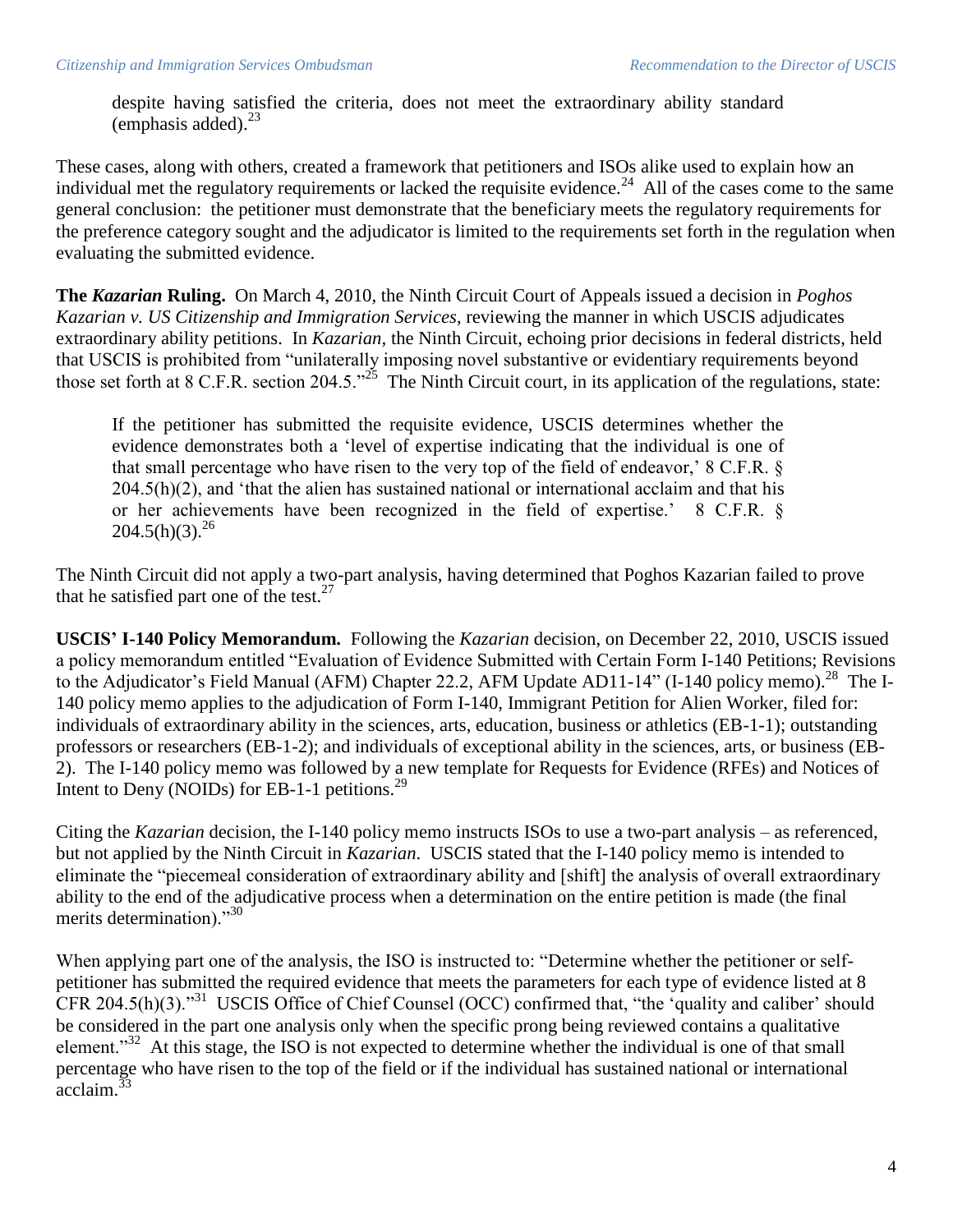#### *Citizenship and Immigration Services Ombudsman Recommendation to the Director of USCIS*

Part two – a final merits determination – instructs the ISO to "determine whether the evidence submitted is sufficient to demonstrate that the beneficiary or self-petitioner meets the required high level of expertise for the immigrant classification...."<sup>34</sup> The evidence submitted by the petitioner must demonstrate that the individual has sustained national or international acclaim and that his or her achievements have been recognized in the field of expertise, indicating that the individual is one of that small percentage who has risen to the very top of the field of endeavor.<sup>35</sup> USCIS OCC confirmed that for part two of the case analysis "the quality of the evidence must be considered."<sup>36</sup>

If the petitioner does not meet this burden in a final merits determination, the ISO "must articulate the specific reasons as to why the USCIS officer concludes that the petitioner, by a preponderance of the evidence, has not demonstrated that the [individual has met the regulatory requirements].<sup>337</sup> The I-140 policy memo does not go into further detail explaining what qualifies as a "specific reason" for denying a petition. Throughout the adjudication, the petitioner bears the burden of establishing his/her claim by a preponderance of the evidence – meaning that the evidence submitted by the petitioner establishes that it is more likely than not that the individual meets all pertinent statutory and regulatory requirements.<sup>38</sup>

**USCIS Implementation of the I-140 Policy Memorandum.** At this time, the I-140 policy memo is the primary guidance for these adjudications. USCIS Headquarters is updating materials related to the adjudication of I-140 petitions, via the USCIS Policy Review Initiative, and plans to update its national standard operating procedures.<sup>39</sup>

In August 2010, approximately eight months after the issuance of the *Kazarian* decision, USCIS began training its ISOs on how to apply the policy.<sup>40</sup> USCIS held roundtable discussions with adjudicators, but ISOs report that the discussions were often limited to hypothetical examples and not pending cases, which according to the ISOs would have assisted in applying the policy. $41$ 

Training materials provide questions to consider when reviewing documentation submitted for each regulatory criterion.<sup>42</sup> They provide examples of what fails to meet a final merits determination.<sup>43</sup> Training materials also remind ISOs that the legal standard of proof is preponderance of the evidence. Training materials do not provide examples of evidence that would meet the regulatory standard of extraordinary ability, outstanding professor/researcher status, or exceptional ability, by a preponderance of the evidence. The I-140 policy memo is silent on how to apply objective standards in a final merits determination.

In the initial months of implementation, USCIS Headquarters reviewed RFEs issued pursuant to the I-140 policy memo before they were issued.<sup>44</sup> USCIS Headquarters reported that changes were made to the approach or emphasis of RFEs but could not identify that any decision was overturned or RFE withdrawn in this review.<sup>45</sup> USCIS Service Center Operations is not tracking decisions received from stakeholders requesting review of the policy or how many of the submitted decisions have been forwarded to the service centers for additional review.<sup>46</sup>

**AAO's Request for** *Amicus Curiae***.** On August 18, 2011, the AAO requested *amicus curiae* briefs addressing the current I-140 policy memo.<sup>47</sup> USCIS sought to uphold its commitment "to actively engaging our stakeholders as we develop policies and procedures.<sup>348</sup> The AAO's request was prompted by a case decision issued in 2009, pre-dating the I-140 policy memo.

**Adjudicatory Consequences of the New Policy.** Reports from ISOs on the success and sufficiency of the I-140 policy memo and training have varied. ISOs frequently stated that their approach in considering what meets the regulatory requirements evolves over many years and is derived from experience.<sup>49</sup> Generally, ISOs reported that although the I-140 policy memo established a new two-part test, it did not materially change the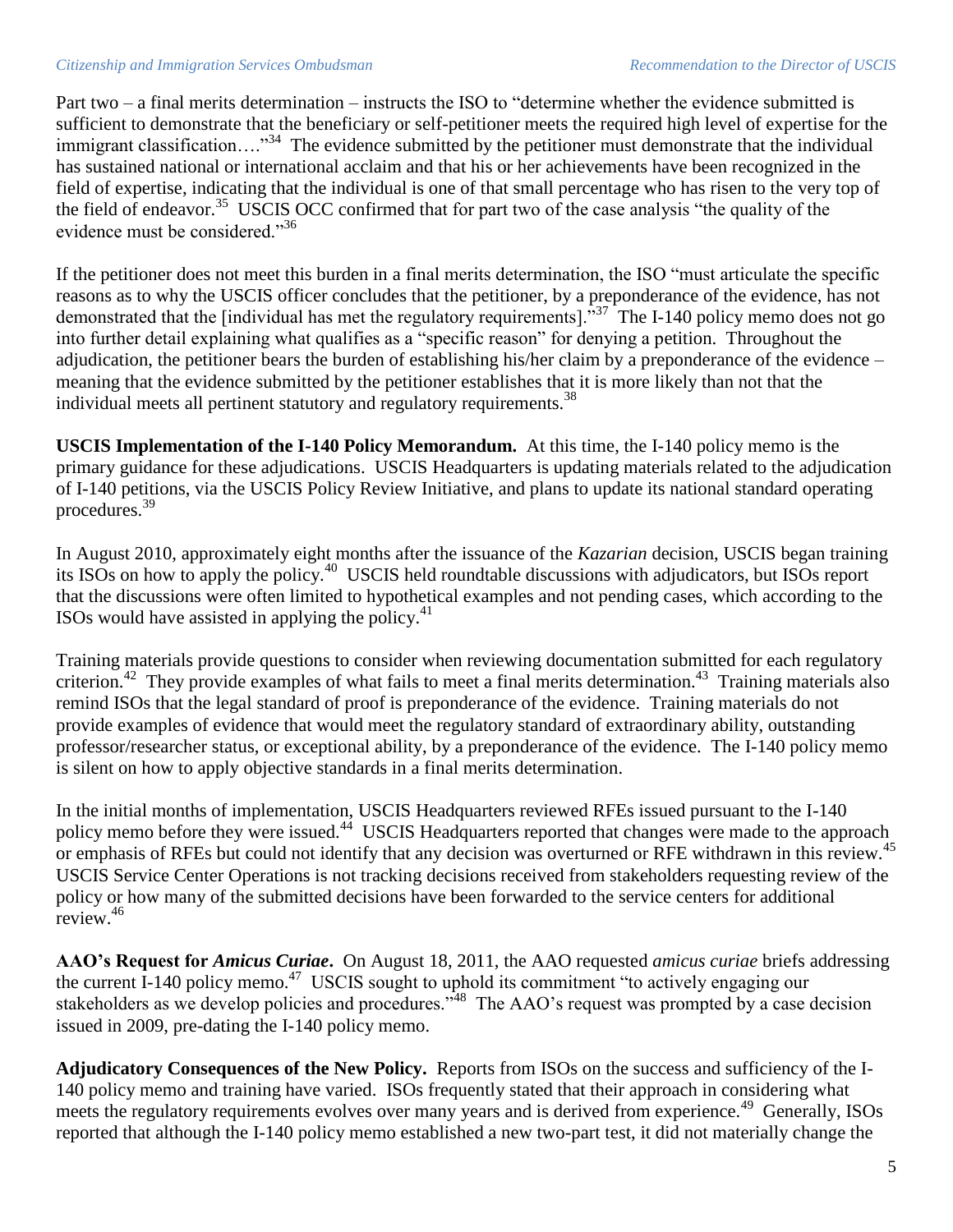#### *Citizenship and Immigration Services Ombudsman Recommendation to the Director of USCIS*

analysis of petitions.<sup>50</sup> Some ISOs indicated that the I-140 policy memo assists them in organizing and drafting a denial decision, and found the guidance to be adequate.<sup>51</sup> Other ISOs indicated that they do not have a clear understanding of how to make a final merits determination.<sup>52</sup>

**Customer Impact.** Stakeholders report that adjudications under the I-140 policy memo continue to be inconsistent, making it difficult to advise individuals and employers on how to file successful petitions. At a national immigration attorney conference, stakeholders addressed these issues with USCIS Director Alejandro Mayorkas, stating that denials often indicate that adjudicators relied upon their subjective interpretations of the evidence submitted in support of petitions, rather than focusing on whether the evidence satisfies the applicable regulatory criteria. Director Mayorkas acknowledged these concerns and committed to reviewing how adjudicators are applying the new I-140 policy memo, with specific focus on the manner in which ISOs conduct a final merits review analysis.<sup>53</sup>

Additionally, stakeholders have asserted that the I-140 policy memo relies on an expanded interpretation of the *Kazarian* decision, which results in the imposition of exactly the type of novel, extra-regulatory requirements that the Ninth Circuit cautioned against. Stakeholders argue that the I-140 policy memo replaces former guidance with discretion.<sup>54</sup>

**First and Second Preference Adjudications Data.** USCIS provided the Ombudsman"s Office data on EB-1-1, EB-1-2, and EB-2 adjudications, including receipts and approvals for the Texas (TSC) and Nebraska (NSC) Service Centers. USCIS has experienced a slight downturn in EB-1 and EB-2 filings over the past five years for both EB-1 and EB-2 (not including National Interest Waiver petitions), with approval and denial rates remaining largely constant.<sup>55</sup> Stakeholders report that inconsistent adjudications have had a chilling effect on petition filings, which may explain why receipt levels have dropped over the past five years and approval rates have remained constant. However, other factors, including economic conditions, may have led to the change in filing levels.

### **USCIS Receipts for Extraordinary Ability and Exceptional Ability Petitions (Not including National Interest Waivers)**

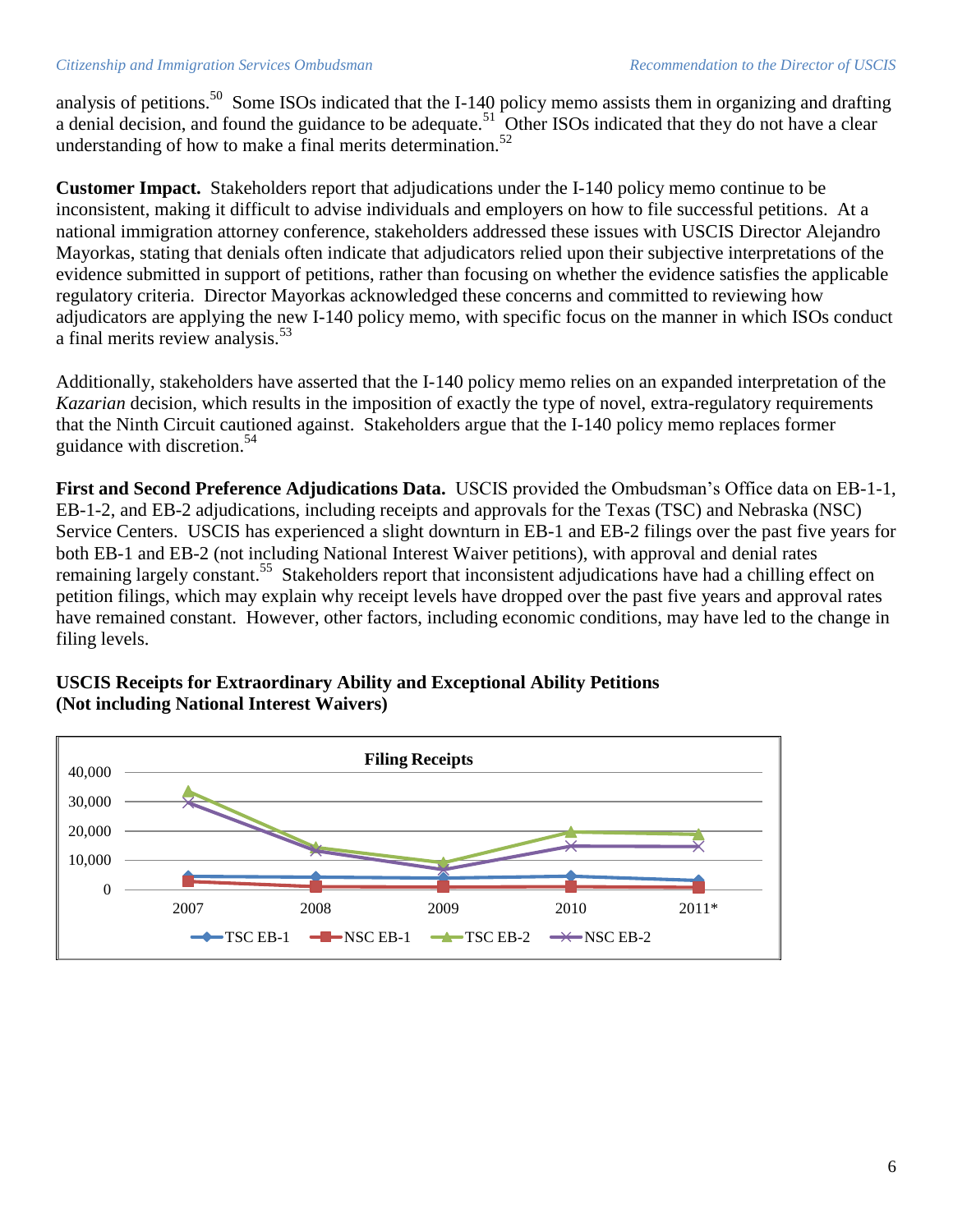# **USCIS Approval Rates for Extraordinary Ability and Exceptional Ability Petitions (Not including National Interest Waivers)**



Source: Data from USCIS Office of Performance and Quality (Aug. 10, 2011). \*All 2011 data includes FY 2011, Quarters 1 and 2 only.

USCIS does not maintain data on the number of RFEs or NOIDs that are issued for EB-1 and EB-2 petitions using the I-140 policy memo.<sup>56</sup> USCIS is not collecting data on appeals or motions filed for denial decisions using the I-140 policy memo, nor are they collecting information on AAO decisions that overturn these service center decisions.<sup>57</sup>

# **ANALYSIS & RECOMMENDATIONS**

# **1) Conduct formal rulemaking to clarify the regulatory standard, and if desired, explicitly incorporate a final merits determination into the regulations.**

The Administrative Procedure Act (APA) prescribes the process for agency rulemaking and was written to bring regularity and predictability to the decisions made by executive branch agencies.<sup>58</sup> Generally, the APA ensures that the public has an opportunity to provide input in how federal statutes are applied by the executive agencies charged with their enforcement. The various rulemaking procedures set forth in the APA provide the public with:

- A notice of proposed rulemaking published in the Federal Register;  $\bullet$
- The opportunity to submit, in writing data, views, or arguments pertaining to the proposal;  $\bullet$
- A statement of the agency"s reason for proposing the rule and the legal authority upon which the proposed rule is based; and
- A 30-day notice before the new rule goes into effect.<sup>59</sup>  $\bullet$

The use of the APA rulemaking process would assist both adjudicators and stakeholders to clarify the adjudicatory standard for EB-1-1, EB-1-2, and EB-2s. APA rulemaking provides the opportunity to submit written comments to the proposed rule and requires a statement from the agency explaining how it responded to the public comments. The APA rulemaking process would provide substantive standards for ISOs to use in adjudications, and for individuals and employers to use in preparing petitions. USCIS could promulgate regulations to formally establish an objective two-part *Kazarian*-derived test as the standard by which evidence offered in support of all EB-1-1, EB-1-2, and EB-2 petitions must be evaluated. If public comment were negative, USCIS could incorporate reasonable suggestions into a revised rule to accommodate legitimate stakeholder concerns.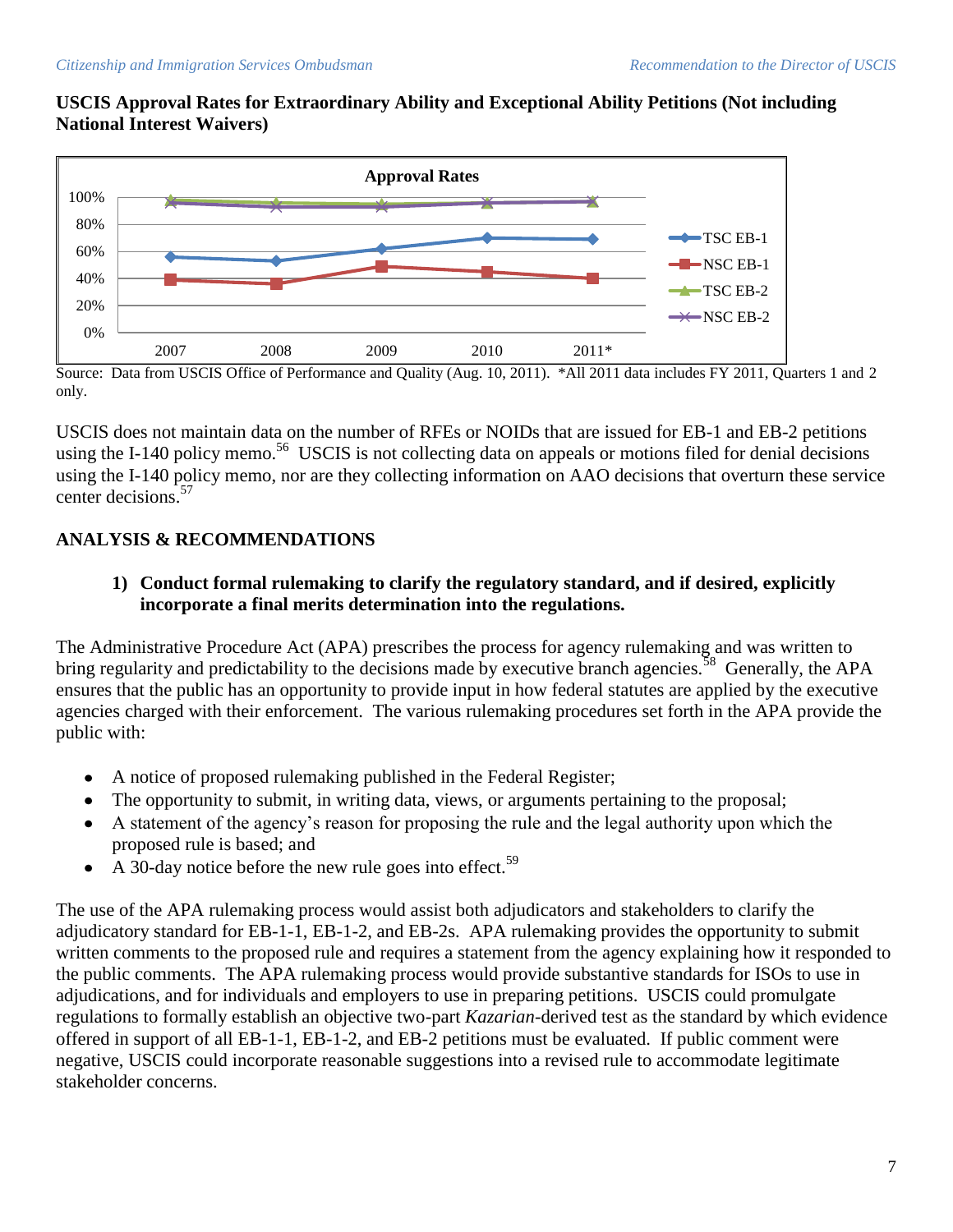# **2) In the interim, provide public guidance on the application of a final merits determination.**

A clearly delineated objective standard for evaluating the totality of the supporting evidence is essential to any two-part evidentiary test. Otherwise, the adjudication can become overly subjective and possibly circular.

USCIS has not clearly articulated the objective factors that ISOs should consider when conducting a final merits determination. When conducting research in support of this recommendation, the Ombudsman's Office asked USCIS how it makes its final merits determination. Some ISOs indicated that the determination is primarily based on his or her own experience adjudicating petitions.<sup>60</sup> Supervisors stated that the determination is made based on the totality of the circumstances.<sup>61</sup> USCIS SCOPS referred to the aforementioned training on the I-140 policy memo, but referred questions regarding the specific steps followed, and factors considered, during a final merits determination to the USCIS OCC.<sup>62</sup>

USCIS Headquarters acknowledged that subjectivity is a part of a final merits determination and pointed to the AFM in support of its position. $63$  The AFM states:

Even in non-discretionary cases, the consideration of evidence is somewhat subjective. For example, in considering an employment-based petition, the adjudicator must examine the beneficiary"s employment experience and determine if the experience meets or exceeds, in quality and quantity, the experience requirement stated on the labor certification by the employer. However, a subjective consideration of facts should not be confused with an exercise of discretion. Like an exercise of discretion, a subjective consideration of facts does not mean the decision can be arbitrary, inconsistent or dependent upon intangible or imagined circumstances.<sup>64</sup>

In order to effectively and fairly apply the current I-140 policy memo, adjudicators need guidance that demonstrates the nature and type of evidence that typically establishes whether an individual possesses "extraordinary ability," may be classified as an "outstanding professor or researcher," or has "exceptional ability." Effective guidance would explain that an adjudication may include a limited subjective analysis, but cannot involve discretion, and how to apply subjectivity without leading to arbitrary or inconsistent adjudications. Clear guidance would enhance the quality and consistency of adjudications, and lead to fairer, more predictable outcomes.

## **3) In the interim, provide ISOs with additional guidance and training on the proper application of preponderance of the evidence standard when adjudicating EB-1-1, EB-1-2, and EB-2 petitions.**

Additional training materials clarifying what constitutes proof of: extraordinary ability; outstanding professor/researcher status; and exceptional ability, by a preponderance of the evidence, would greatly assist ISOs in making consistent decisions.

The I-140 policy memo contains numerous examples of what does not constitute proof of extraordinary ability. However, it does not provide adjudicators with affirmative examples of the type of evidence that satisfies the governing law; outstanding professor/researcher status; and, exceptional ability. Although these categories are too broad for USCIS to produce any type of exhaustive list of examples, solid training materials containing approvable examples, from which adjudicators could extrapolate, would significantly improve the quality adjudications. Affirmative examples could be developed by expanding upon the brief descriptions of the various criteria used by USCIS.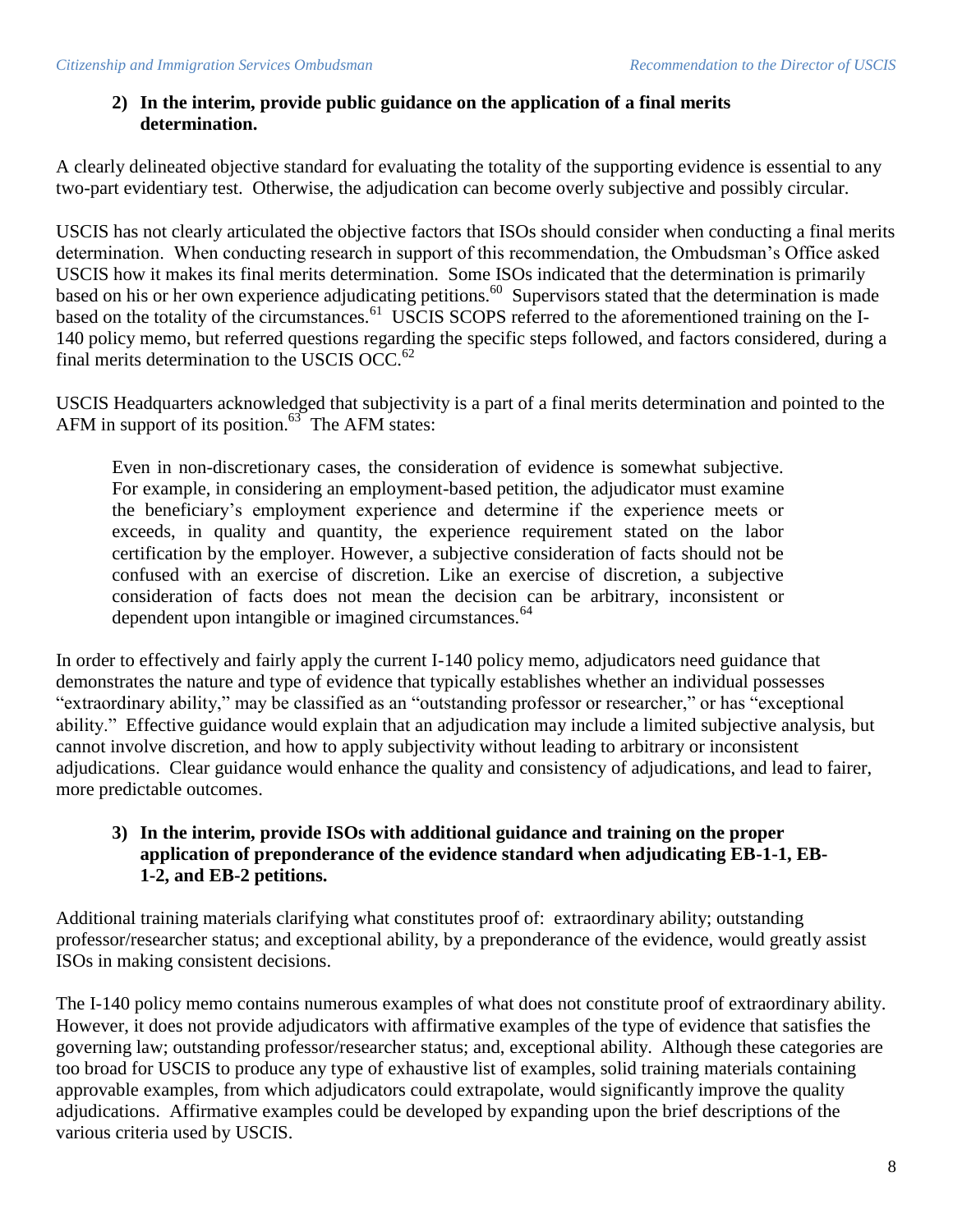### **CONCLUSION**

 $\overline{a}$ 

These recommendations seek to address stakeholders concerns with inconsistent and subjective adjudications. Rulemaking would provide the forum for USCIS to receive stakeholder concerns and formally respond. In the interim, additional guidance to the public and USCIS adjudicators is needed to clarify and make objective the application of any final merits determination.

<sup>2</sup> INA § 203(b)(1)(A)-(B) and (2); 8 C.F.R. § 204.5(h)-(k) (2011).

 $^{10}$  INA § 203(b).

<sup>16</sup> Letter from Director of the Northern Service Center, James Bailey (June 18, 1992); Letter from Acting Associate Commissioner of Examinations Lawrence Weinig (July 30, 1992); Published in 69 Interpreter Releases 1049 (Aug. 24, 1992).

<sup>20</sup> 60 Fed. Reg. 29780.

<sup>21</sup> *Matter of Price,* 20 I&N Dec. 953 (Assoc. Comm. 1994); *Buletini v. INS,* 860 F. Supp. 1222, 1233 (E.D. Mich. 1994); *Muni v. INS*, 891 F. Supp. 440 (N.D. Ill. 1995); *Racine v. INS*, 1995 U.S. Dist. LEXIS 4336 (N.D. Ill. Feb 16, 1995); *Grimson v. INS*, 934 F. Supp. 965 (N.D. Ill. 1996); *Russell v. INS*, 2001 U.S. Dist. LEXIS 52 (E.D. Ill. Jan 4, 2001); *Gulen v. Chertoff,* 2008 U.S. Dist. LEXIS 54607 (E.D. Pa. July 16, 2008).

<sup>22</sup> This is the only precedent decision for extraordinary ability petitions from the Administrative Appeals Office. *See* 8 C.F.R. § 103.3(c)(2011).

<sup>&</sup>lt;sup>1</sup> In researching and formulating these recommendations, the Ombudsman's Office reviewed USCIS adjudications, including Requests for Evidence and denials. The Ombudsman"s Office met with: attorneys who routinely file extraordinary ability (EB-1-1), outstanding professors and researchers (EB-1-2), and exceptional ability professionals (EB-2) petitions to gauge their experience and response to the I-140 policy memo; Immigration Services Officers, Supervisory Immigration Services Officers, and trainers at the Nebraska and Texas Service Centers; USCIS Service Center Operations staff; the Office of Policy and Strategy at USCIS Headquarters; Office of Chief Counsel at USCIS Headquarters; and USCIS Administrative Appeals Office.

<sup>3</sup> 596 F.3d 1115 (9th Cir. 2010).

<sup>&</sup>lt;sup>4</sup> USCIS Policy Memorandum, "Evaluation of Evidence Submitted with Certain Form I-140 Petitions; Revisions to the Adjudicator's Field Manual (AFM) Chapter 22.2, AFM Update AD11-14" (Dec. 22, 2010) (accessed on Dec. 19, 2011 at:

[http://www.uscis.gov/USCIS/Laws/Memoranda/i-140-evidence-pm-6002-005-1.pdf\)](http://www.uscis.gov/USCIS/Laws/Memoranda/i-140-evidence-pm-6002-005-1.pdf). USCIS released an interim memorandum for public comment on August 20, 2010 (accessed Dec. 21, 2011 at:

<http://www.uscis.gov/USCIS/Outreach/Interim%20Guidance%20for%20Comment/Kazarian%20Guidance%20AD10-41.pdf> ). The I-140 policy memorandum rescinded and superseded all previously published USCIS policy guidance regarding EB-1 adjudications. 5 *Id.*

<sup>&</sup>lt;sup>6</sup> *Amicus curiae* briefs provided to the Ombudsman's Office.

<sup>&</sup>lt;sup>7</sup> Immigration Act of 1990, Pub. L. No. 101-649, 104 Stat. 4978 (effective Oct. 1, 1991).

<sup>&</sup>lt;sup>8</sup> USCIS Policy Memorandum, "Evaluation of Evidence Submitted with Certain Form I-140 Petitions; Revisions to the Adjudicator's Field Manual (AFM) Chapter 22.2, AFM Update AD11-14." (Dec. 22, 2010) (accessed on Dec. 19, 2011 at:

[http://www.uscis.gov/USCIS/Laws/Memoranda/i-140-evidence-pm-6002-005-1.pdf\)](http://www.uscis.gov/USCIS/Laws/Memoranda/i-140-evidence-pm-6002-005-1.pdf). USCIS released an interim memorandum for public comment on August 20, 2010 (accessed Dec. 21, 2011 at:

<http://www.uscis.gov/USCIS/Outreach/Interim%20Guidance%20for%20Comment/Kazarian%20Guidance%20AD10-41.pdf>). The I-140 policy memorandum rescinded and superseded all previously published USCIS policy guidance regarding EB-1 adjudications. 9 *Id.*

 $11$  The U.S. Department of State determines the employment preference numerical limits for FY 2011 in accordance with the terms of INA § 201. Generally, the worldwide employment-based preference limit is 140,000 (accessed July 19, 2011 at:

[http://www.travel.state.gov/visa/bulletin/bulletin\\_5518.html\)](http://www.travel.state.gov/visa/bulletin/bulletin_5518.html). First preference visas are allocated 28.6% (40,040) of the available employment-based worldwide visas.

<sup>&</sup>lt;sup>12</sup> According to the regulations, the submitted evidence must demonstrate the beneficiary qualifies by a preponderance of the evidence, or a more likely than not. *See Matter of Chwathe*, 25 I&N Dec. 369 (AAO 2010).

<sup>13</sup> 8 C.F.R. § 204.5(h)(2011).

<sup>14</sup> 8 C.F.R. § 204.5(i)(2011).

<sup>15</sup> 8 C.F.R. § 204.5(k)(2011).

<sup>17</sup> *Id*, at 1049.

<sup>18</sup> *Id*, at 1052.

<sup>&</sup>lt;sup>19</sup> 60 Fed. Reg. 29771, 29775 (June 6, 1995).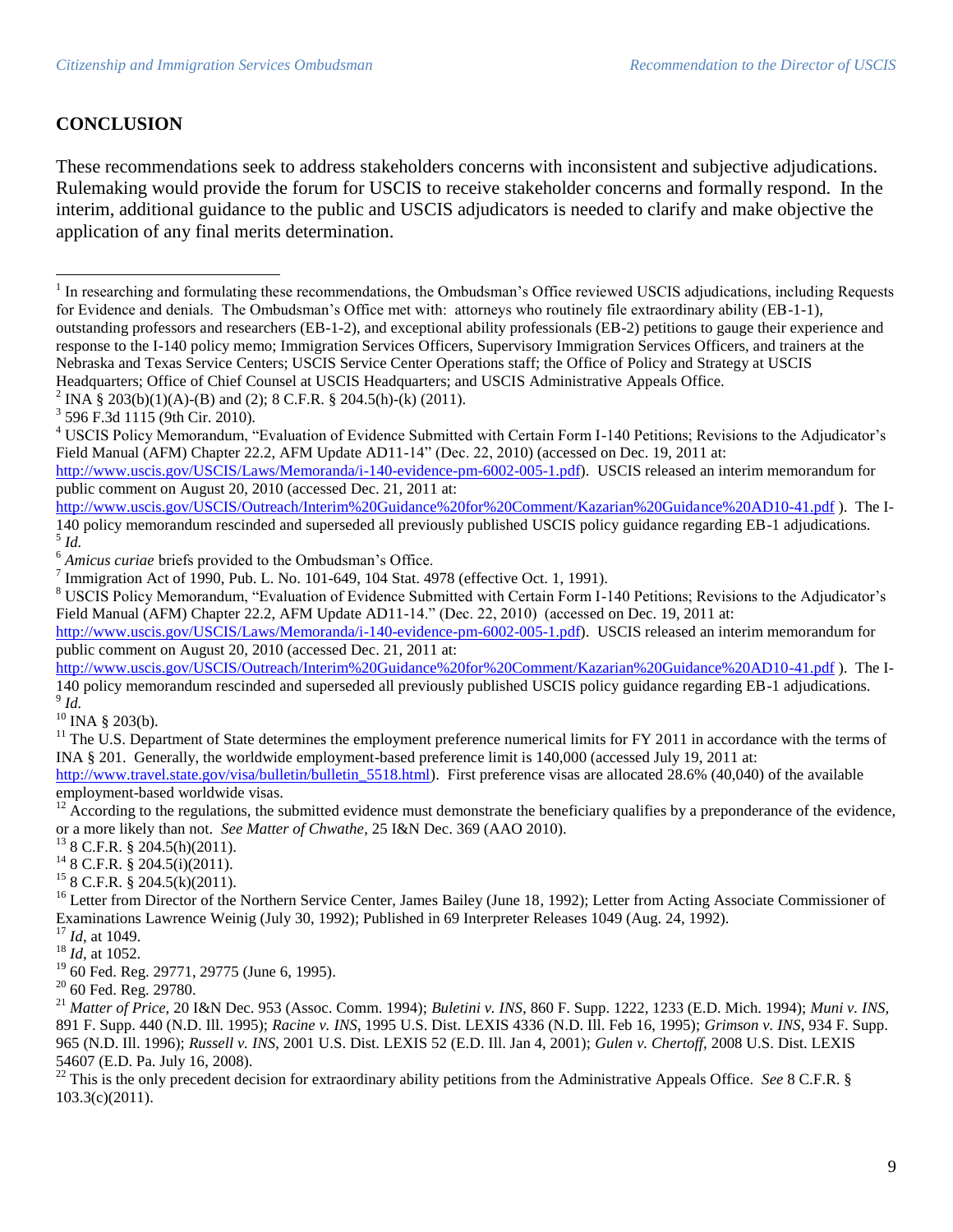<sup>23</sup> 860 F. Supp. 1222, 1233 (E.D. Mich. 1994). See also, *Muni v. INS*, 891 F. Supp. 440 (N.D. Ill. 1995) (the court reminded legacy INS that it "abuses its discretion when its decision (a) is made without rational explanation, (b) inexplicably departs from established policies, or (c) rests on an impermissible basis such as race discrimination).

 $^{24}$  ISOs report that before the revised templates, decision letters varied considerably. Information provided by USCIS (Aug. 3, 2011). <sup>25</sup> 596 F.3d at 1121 (citing *Love Korean Church v. Chertoff,* 549 F.3d 749, 758 (9th Cir. 2008)).

<sup>26</sup> 596 F.3d 1115; 8 C.F.R. 204.5(h)(2)-(3)(2011). Opinions have differed on whether this finding requires a two-part test. See *Matter of Price,* 20 I&N Dec. 953 (Assoc. Comm. 1994); *Buletini v. INS,* 860 F. Supp. 1222, 1233 (E.D. Mich. 1994); *Muni v. INS*, 891 F. Supp. 440 (N.D. Ill. 1995); *Racine v. INS*, 1995 U.S. Dist. LEXIS 4336 (N.D. Ill. Feb 16, 1995); *Grimson v. INS*, 934 F. Supp. 965 (N.D. Ill. 1996); *Russell v. INS*, 2001 U.S. Dist. LEXIS 52 (E.D. Ill. Jan 4, 2001); *Gulen v. Chertoff,* 2008 U.S. Dist. LEXIS 54607 (E.D. Pa. July 16, 2008).

<sup>27</sup> Readings of the decision differ amongst the legal community. *See Amicus curiae* briefs provided to the Ombudsman"s Office. <sup>28</sup> USCIS Policy Memorandum, "Evaluation of Evidence Submitted with Certain Form I-140 Petitions; Revisions to the Adjudicator's Field Manual (AFM) Chapter 22.2, AFM Update AD11-14." (Dec. 22, 2010) (accessed on Dec. 19, 2011 at: [http://www.uscis.gov/USCIS/Laws/Memoranda/i-140-evidence-pm-6002-005-1.pdf\)](http://www.uscis.gov/USCIS/Laws/Memoranda/i-140-evidence-pm-6002-005-1.pdf).

<sup>29</sup> See USCIS Request for Evidence Template, I-140 E11Alien of Extraordinary Ability (accessed Dec. 20, 2011 at: [http://www.uscis.gov/USCIS/Outreach/Draft%20Request%20for%20Evidence%20\(RFE\)%20Template%20for%20Comment/E11\\_RF](http://www.uscis.gov/USCIS/Outreach/Draft%20Request%20for%20Evidence%20(RFE)%20Template%20for%20Comment/E11_RFE_Template_1-10-11.pdf) E Template  $1-10-11.pdf$  ).

<sup>30</sup> USCIS Policy Memorandum "Evaluation of Evidence Submitted with Certain Form I-140 Petitions; Revisions to the Adjudicator's Field Manual (AFM) Chapter 22.2, AFM Update AD11-14," p. 3.

<sup>31</sup> *Id.*

l

 $32 \text{ Information provided by USCIS (Oct. 18, 2011).}$ 

<sup>33</sup> USCIS Policy Memorandum, "Evaluation of Evidence Submitted with Certain Form I-140 Petitions; Revisions to the Adjudicator's Field Manual (AFM) Chapter 22.2, AFM Update AD11-14," p. 5. (Dec. 22, 2010) (accessed on Dec. 19, 2011 at: [http://www.uscis.gov/USCIS/Laws/Memoranda/i-140-evidence-pm-6002-005-1.pdf\)](http://www.uscis.gov/USCIS/Laws/Memoranda/i-140-evidence-pm-6002-005-1.pdf).

 $\frac{34}{1}$ *Id*, p. 3.

 $^{35}$  *Id*, p. 13.

 $36$  Information provided by USCIS (Oct. 18, 2011).

<sup>37</sup> USCIS Policy Memorandum, "Evaluation of Evidence Submitted with Certain Form I-140 Petitions; Revisions to the Adjudicator's Field Manual (AFM) Chapter 22.2, AFM Update AD11-14," p. 14. (Dec. 22, 2010) (accessed on Dec. 19, 2011 at: [http://www.uscis.gov/USCIS/Laws/Memoranda/i-140-evidence-pm-6002-005-1.pdf\)](http://www.uscis.gov/USCIS/Laws/Memoranda/i-140-evidence-pm-6002-005-1.pdf).

<sup>38</sup> *U.S. v. Cardozo-Fonseca*, 480 U.S. 421 (1987) (if the petitioner submits relevant, probative, and credible evidence that leads USCIS to believe that the claim is "probably true" or "more likely than not," the applicant or petitioner has satisfied the standard of proof).  $39$  Information provided by USCIS (July 27, 2011).

<sup>40</sup> USCIS released an interim memorandum for public comment on August 20, 2010 and posted the final memorandum on December 22, 2010 (accessed Dec. 20, 2011 at:

<http://www.uscis.gov/USCIS/Outreach/Interim%20Guidance%20for%20Comment/Kazarian%20Guidance%20AD10-41.pdf> ).

USCIS Headquarters provided NSC training on August 24, 2010 and TSC training on August 26, 2010. Additional roundtable discussions were held in January 2011 and continue on a bi-weekly basis. Information provided by USCIS (Aug. 15, 2011).

 $41$  Information provided by USCIS (Aug. 3, 15, 2011, and Oct. 18, 2011).

- <sup>42</sup> Information provided by USCIS (Aug. 3, 2011).
- <sup>43</sup> *Id.*

<sup>44</sup> Information provided by USCIS (Aug. 15, 2011).

<sup>45</sup> Information provided by USCIS (Aug. 24, 2011).

<sup>46</sup> Information provided by USCIS (Oct. 18, 2011).

<sup>47</sup> USCIS Administrative Appeals Office: Request for Amicus Curiae Briefs (accessed Sept. 22, 2011 at:

[http://www.uscis.gov/USCIS/Outreach/Feedback%20Opportunities/Amicus%20Briefs/Amicus\\_Brief\\_Request\\_081611%20v2.pdf](http://www.uscis.gov/USCIS/Outreach/Feedback%20Opportunities/Amicus%20Briefs/Amicus_Brief_Request_081611%20v2.pdf) ).  $\overline{48}$   $\overline{Id}$ .

 $49$  Information provided by USCIS (Aug. 3 and 15, 2011).

<sup>50</sup> *Id.*

 $\overline{\phantom{a}}^{51}$  *Id.* 

<sup>52</sup> *Id.*

<sup>53</sup> American Immigration Lawyers Association, National Conference, San Diego, California (June 17, 2011).

<sup>54</sup> *Amicus curiae* briefs provided to the Ombudsman"s Office.

- $55$  Information provided by USCIS (Aug. 10, 2011).
- <sup>56</sup> Information provided by USCIS (Aug. 24, 2011).
- $57$  Information provided by USCIS (Aug. 3 and 15, 2011).

<sup>58</sup> 5 U.S.C. § 551 (1946); Pub. L. No. 404, 60 Stat. 237, Ch. 324, §§ 1-12 (1946).

<sup>59</sup> 5 U.S.C. § 553 (b)-(d). *See* A Guide to Federal Agency Rulemaking, Jeffrey S. Lubbers (2006).